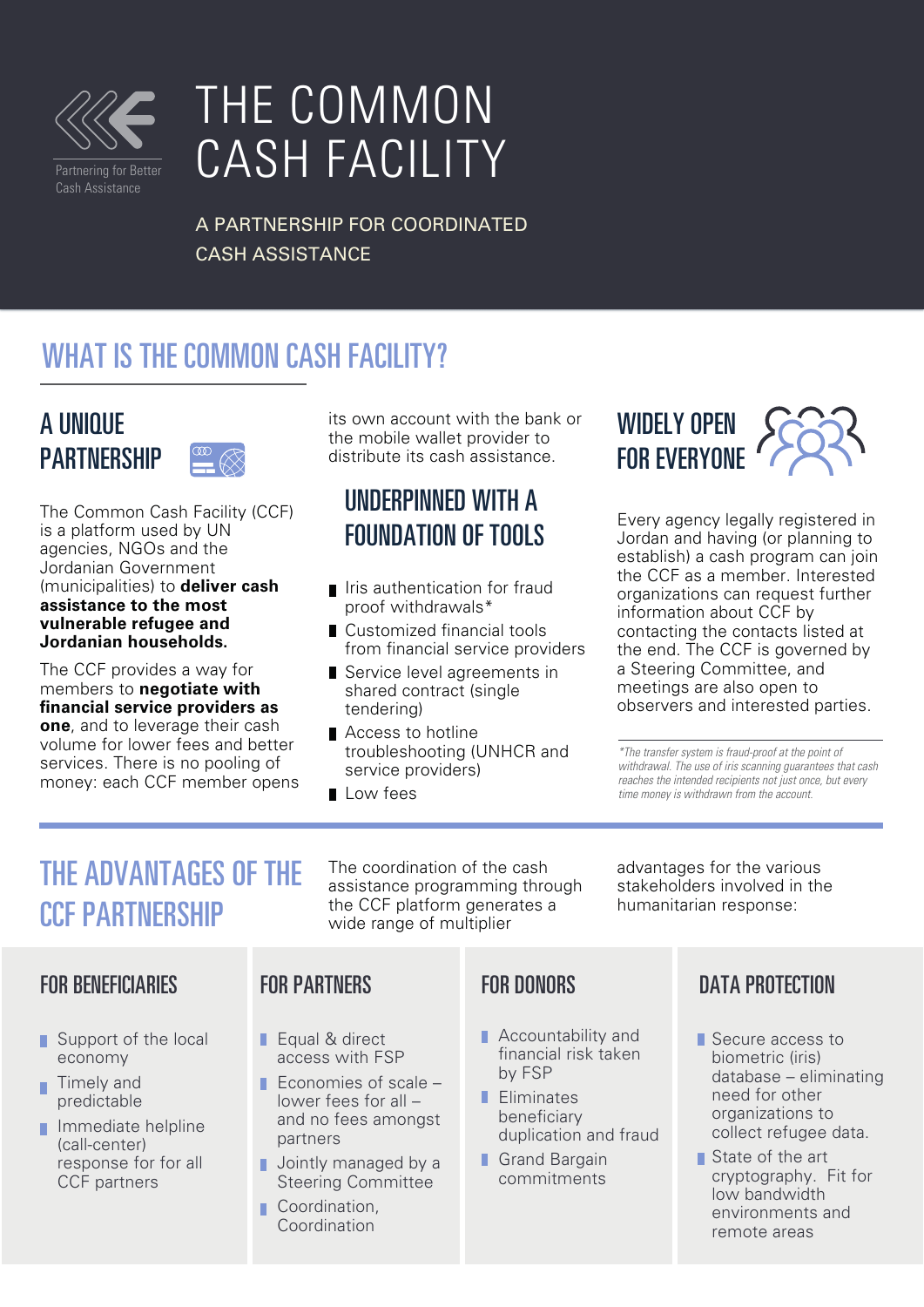# **VALUE FOR MONEY**



The CCF was created to leverage volume and promote value for money in cash transfer programmes. It provides value for money as it maximizes the impact of donor funds and government budgets.

Taking advantage of economies of scale, smaller organizations used to pay between 2.5%–5% in bank fees. In the three years of operation, the

**Members Fees** CCF has pushed for lower fees from the starting point of 2.2% to the current 1%. Mobile wallet transfers are below market rates and provide special services for CCF clients.

**In more than 3 years of operation, the growth of the CCF has driven reductions in fees:**

| <b>Members</b> |  | Fees  |
|----------------|--|-------|
| 2016<br>> 3    |  | 2.2%  |
| 2017<br>9      |  | 1.45% |
| 2018 > 15      |  | 1.15% |
| 2019<br>-26    |  |       |

## 2 DEDUPLICATION AND STANDARDIZATION OF CASH TRANSFER MODALITIES

The CCF is anchored in common coordination platforms of digital tools and systems. Four core coordination platforms allow for exceptional collaboration and deduplication of assistance: the CCF, the Vulnerability Assessment Framework (VAF)<sup>1</sup>, Iris Platform and the Refugee Assistance Information System (RAIS)<sup>2</sup>. These four platforms:

- **I** Improve coordination among more than 45 humanitarian partners.
- Keep beneficiary information up to date.
- **Prevent duplication of assistance.**
- Help to provide targeted assistance to the most vulnerable households.
- **Provide standardized transfer** amounts through a minimum

expenditure basket survey.

- Reduce fraud and abuse of assistance services.
- **Prevent fraud at withdrawal\***
- Provide efficient reporting tools, standardize donor reporting and improve funding accountability.
- Maintain security of data.



## 3 COORDINATION AND SHARING OF BEST PRACTICES



**Existing coordination modules and exchange of information** allow CCF partners to check whether other organizations are already providing assistance to the household.

**The beneficiary knows which CCF partner is providing the funding**, from the SMS, and at the ATM, where the system shows the organization's logo.

All partners joining the facility – large and small  $-$  can access the financial

services providers on an **equal and direct basis** with no management fees, under the same terms and conditions and at the same record-low overheads, with no entry or exit barriers.

This means that a small NGO processing a one-off payment for a limited number of refugees benefits from the same low fees as a large agency delivering monthly cash assistance to tens of thousands of

vulnerable households.

No agency acts as 'platform manager', thereby maintaining the integrity and importance of the full spectrum of humanitarian assistance provision.

The low fees and better services attract CCF partners. The partnership creates better coordination of beneficiary assistance and use of donor funding.



## CALL CENTER TROUBLESHOOTING

The CCF Hotline Taskforce meets regularly to discuss issues and concerns they are experiencing in their respective hotlines while assisting refugees and beneficiaries. The goals are:

- 1. Creating a community of those responsible for grievances and information sharing by phones,
- 2. Sharing information, frequently

asked questions and trends for consistent and timely messaging amongst CCF members,

- 3. Providing best practices and better counselling based on better knowledge and understanding and
- 4. Tackling upcoming trends proactively and provide better services to the beneficiaries.

*\*The transfer system is fraud-proof at the point of withdrawal. The use of iris scanning guarantees that cash reaches the intended recipients not just once, but every time money is withdrawn from the account.*

*<sup>1.</sup> The Vulnerability Assessment Framework (VAF) was*  developed by five UN agencies, five INGOs and two donors that agreed on a definition of vulnerability and developed *models by which to measure and track it across time 2. RAIS is an inter-agency tool for tracking assistance, referrals, and assessment information. It enables UNHCR and partners to share assistance records and cross-check beneficiary list.*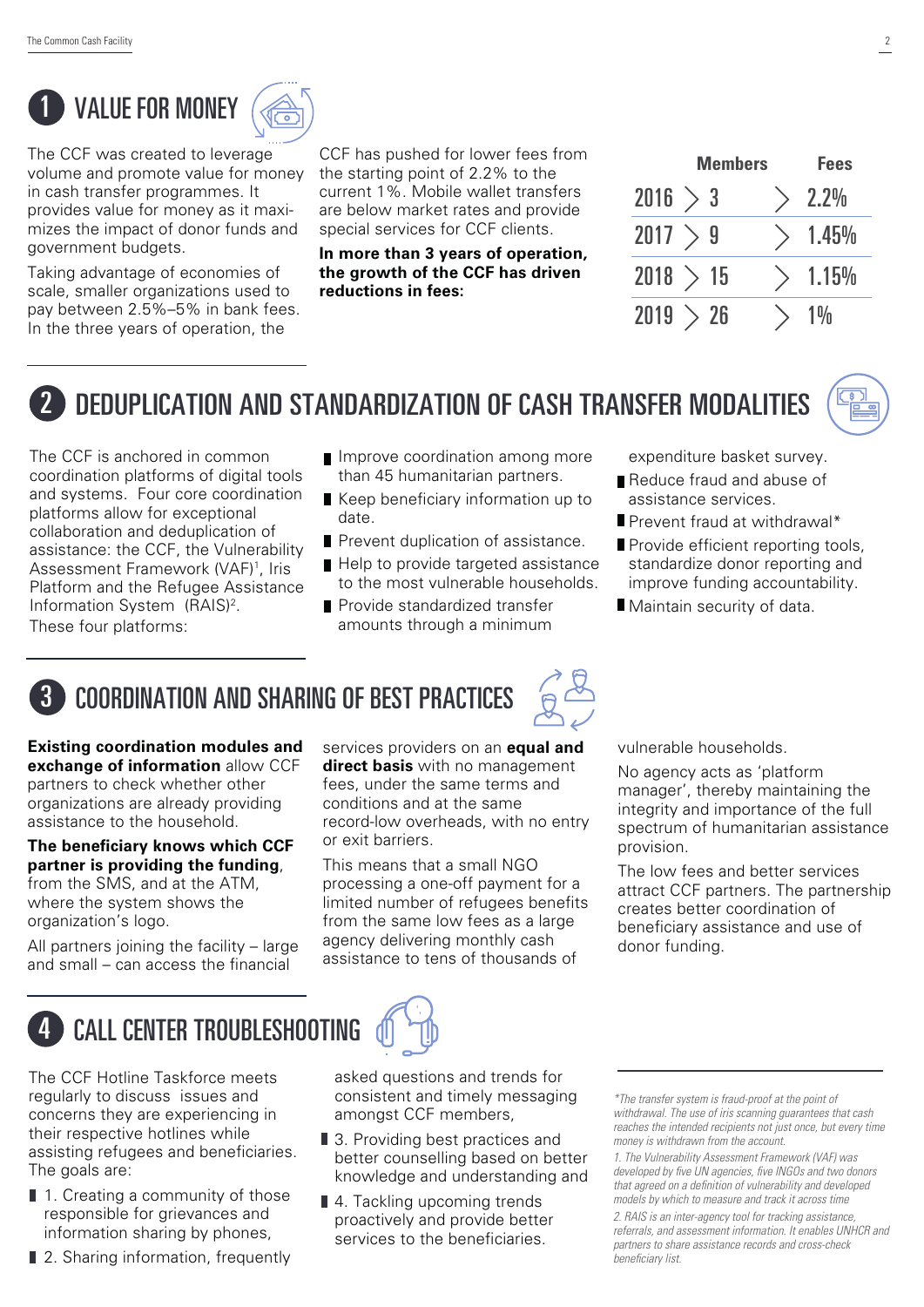### HOW IT WORKS

Each agency manages its own programs, targeting/identification process and distributions. The selected vulnerable households are notified by SMS when their assistance is available. The cash collector withdraws cash using an iris-scan-enabled ATM machine or receives a transfer to their mobile wallet account.

### **GOVERNANCE**



The Common Cash Facility4 is governed by a steering committee made up of all members. The steering committee votes on standardized procedures, defines needs and identifies new innovative options, such as mobile money.

### IRIS AUTHENTICATION **SERVICES**

Unique to Jordan context, cardless/pinless systems exist in Jordan's ATM networks. Refugee beneficiaries authenticate their identities by scanning their iris at ATMs or designated touch-points. Through a secure and encrypted network connection (EyeCloud©), the verification is instantly completed against UNHCR's biometric data to

allow the disbursement of the cash. This eliminates fraud at the point of withdrawal, while ensuring that more refugees benefit from essential services in a fast and dignified manner.

*4.CCF membership as of June 2019: UN ganizations: ILO, IOM, UNOPS, UNHCR, UNICEF. NGOs: Action contre la Faim, Care International, Collateral Repair Project, Danish Refugee Council, Finn Church Aid, GIZ, Intersos, Medair, Mercy Corps, Nippon International Cooperation for Community Development, Première Urgence -Internationale , Save the Children, Terre des Hommes, Vento di Terra, World Relief Deutschland, World Vision. Municipalities in Jordan: Karak, Mafraq, Al-Wasattya, Ramtha, Madaba, Dair Alla, Al-Taybeh.*

## PROCESS FOR IRIS AUTHENTICATED CASH ASSISTANCE DELIVERY